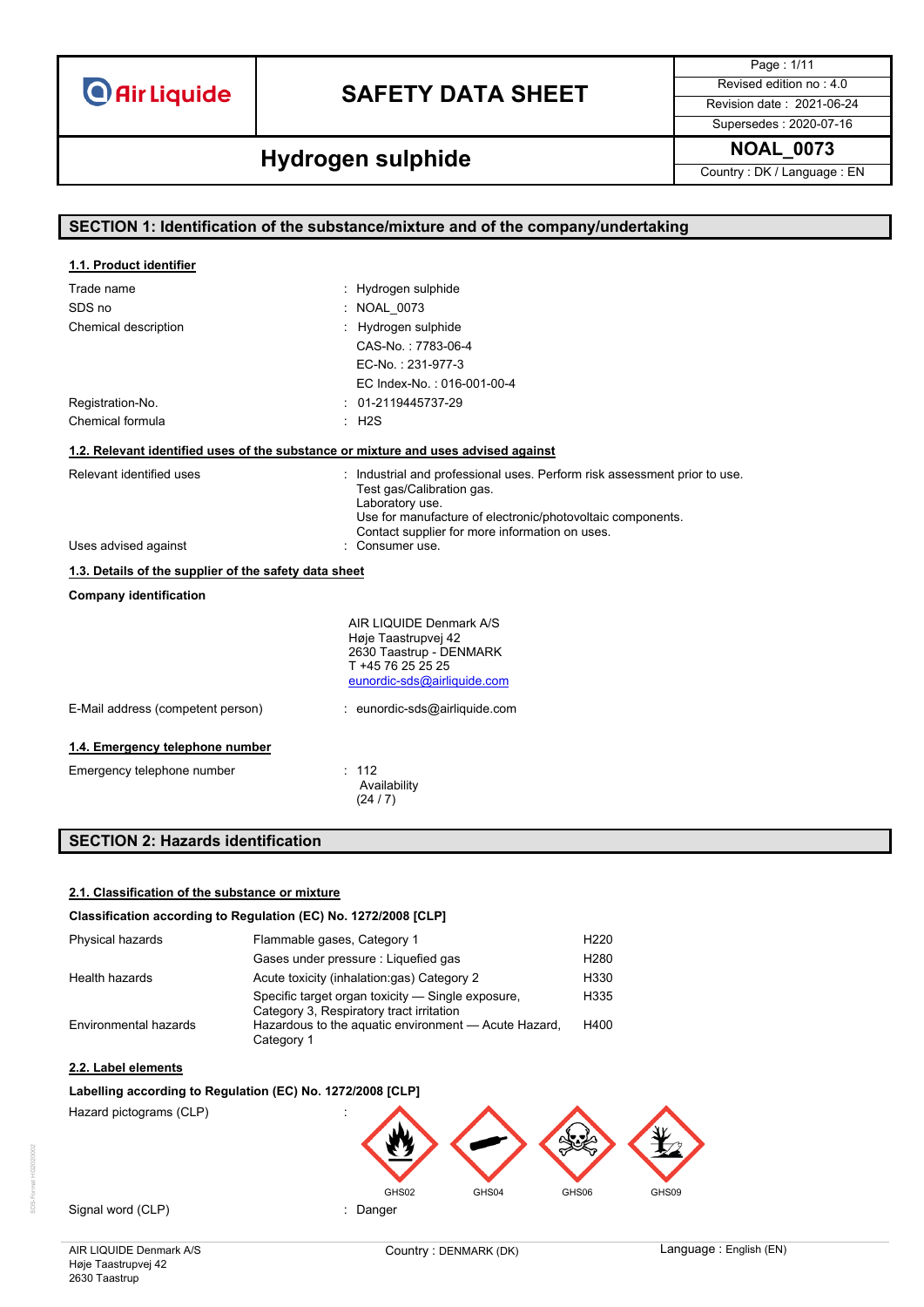## **SAFETY DATA SHEET** Revised edition no : 4.0

Supersedes : 2020-07-16

Page : 2/11

# **Hydrogen sulphide** NOAL\_0073

| Hazard statements (CLP)        | $\therefore$ H220 - Extremely flammable gas.<br>H280 - Contains gas under pressure; may explode if heated.<br>H330 - Fatal if inhaled.<br>H335 - May cause respiratory irritation.<br>H400 - Very toxic to aquatic life. |
|--------------------------------|--------------------------------------------------------------------------------------------------------------------------------------------------------------------------------------------------------------------------|
| Precautionary statements (CLP) |                                                                                                                                                                                                                          |
|                                | - Prevention : P273 - Avoid release to the environment.                                                                                                                                                                  |
|                                | P260 - Do not breathe gas, vapours.                                                                                                                                                                                      |
|                                | P210 - Keep away from heat, hot surfaces, sparks, open flames and other ignition sources. No<br>smoking.                                                                                                                 |
|                                | - Response : P304+P340+P315 - IF INHALED : Remove person to fresh air and keep comfortable for<br>breathing. Get immediate medical advice.                                                                               |
|                                | P377 - Leaking gas fire: Do not extinguish, unless leak can be stopped safely.                                                                                                                                           |
|                                | P381 - In case of leakage, eliminate all ignition sources.                                                                                                                                                               |
|                                | - Storage : P405 - Store locked up.                                                                                                                                                                                      |
|                                | P403 - Store in a well-ventilated place.                                                                                                                                                                                 |
|                                |                                                                                                                                                                                                                          |

#### **2.3. Other hazards**

: Contact with liquid may cause cold burns/frostbite.

### **SECTION 3: Composition/information on ingredients**

#### **3.1. Substances**

| Name              | <b>Product identifier</b>                                                                                       | Composition [V-%]: | <b>Classification according to</b><br><b>Regulation (EC) No. 1272/2008 [CLP]</b>                                                |
|-------------------|-----------------------------------------------------------------------------------------------------------------|--------------------|---------------------------------------------------------------------------------------------------------------------------------|
| Hydrogen sulphide | (CAS-No.) 7783-06-4<br>(EC-No.) 231-977-3<br>(EC Index-No.) 016-001-00-4<br>(Registration-No.) 01-2119445737-29 | 100                | Flam. Gas 1, H220<br>Press. Gas (Lig.), H280<br>Acute Tox. 2 (Inhalation:gas), H330<br>STOT SE 3. H335<br>Aquatic Acute 1, H400 |

*Contains no other components or impurities which will influence the classification of the product.*

#### : Not applicable. **3.2. Mixtures**

#### **SECTION 4: First aid measures**

#### **4.1. Description of first aid measures**

| - Inhalation                                                                    | : Remove victim to uncontaminated area wearing self contained breathing apparatus. Keep<br>victim warm and rested. Call a doctor. Perform cardiopulmonary resuscitation if breathing<br>stopped. |  |
|---------------------------------------------------------------------------------|--------------------------------------------------------------------------------------------------------------------------------------------------------------------------------------------------|--|
| - Skin contact                                                                  | : In case of frostbite spray with water for at least 15 minutes. Apply a sterile dressing. Obtain<br>medical assistance.                                                                         |  |
| - Eye contact                                                                   | : Immediately flush eyes thoroughly with water for at least 15 minutes.                                                                                                                          |  |
| - Ingestion                                                                     | : Ingestion is not considered a potential route of exposure.                                                                                                                                     |  |
| 4.2. Most important symptoms and effects, both acute and delayed                |                                                                                                                                                                                                  |  |
|                                                                                 | : May cause irritation to the respiratory tract, sneezing, coughing, burning sensation of throat<br>with constricting sensation of the larynx and difficulty in breathing.                       |  |
|                                                                                 | May cause damaging effects to central nervous system, metabolism and gastrointestinal tract.                                                                                                     |  |
|                                                                                 | Prolonged exposure to small concentrations may result in pulmonary oedema.                                                                                                                       |  |
|                                                                                 | Refer to section 11.                                                                                                                                                                             |  |
| 4.3. Indication of any immediate medical attention and special treatment needed |                                                                                                                                                                                                  |  |

: Obtain medical assistance.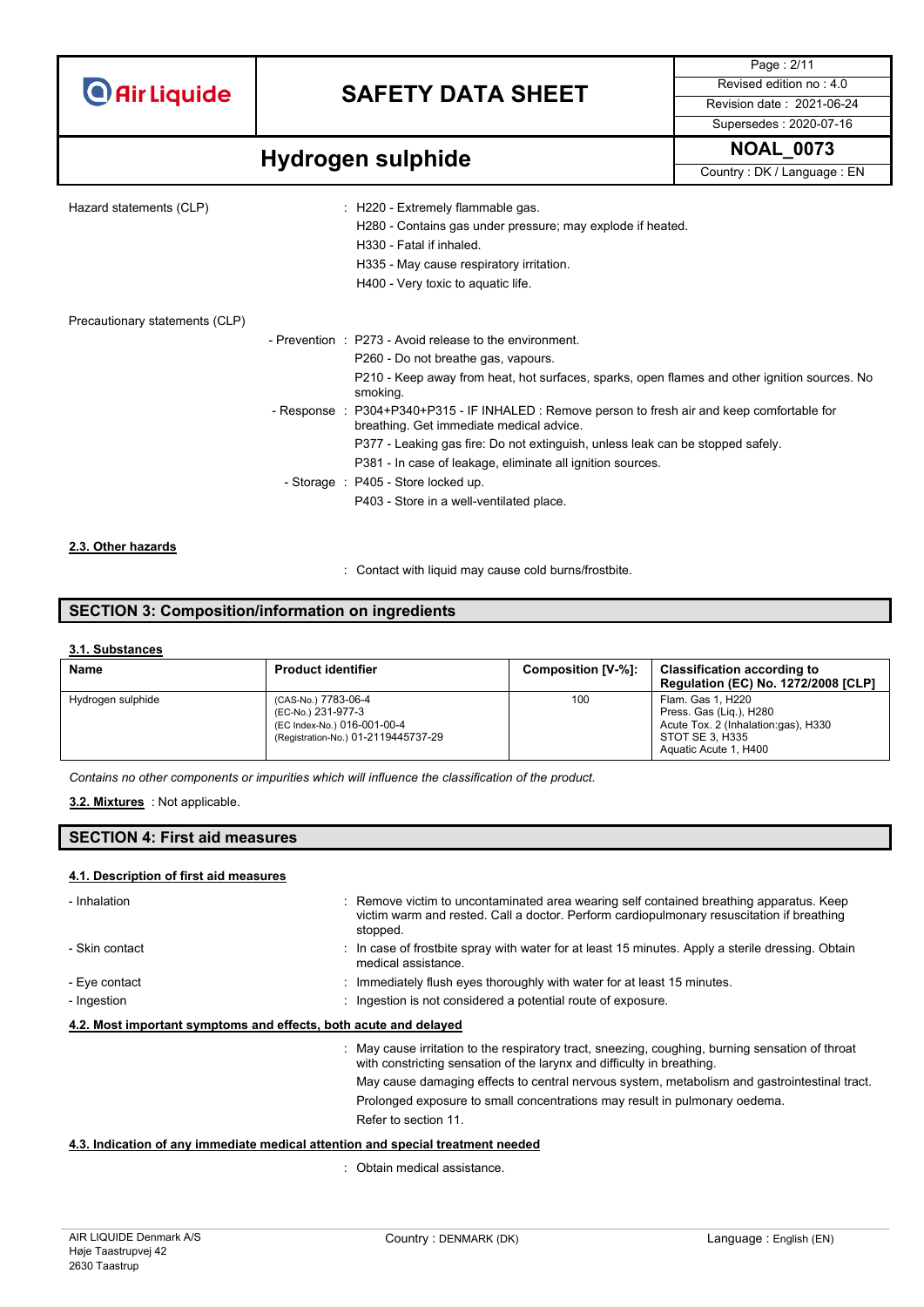## **SAFETY DATA SHEET** Revised edition no : 4.0

Page : 3/11

### Supersedes : 2020-07-16

# **Hydrogen sulphide** NOAL\_0073

| <b>SECTION 5: Firefighting measures</b>                    |                                                                                                                                                                                                                                                                                                                   |  |
|------------------------------------------------------------|-------------------------------------------------------------------------------------------------------------------------------------------------------------------------------------------------------------------------------------------------------------------------------------------------------------------|--|
| 5.1. Extinguishing media                                   |                                                                                                                                                                                                                                                                                                                   |  |
| - Suitable extinguishing media                             | : Water spray or fog.<br>Dry powder.                                                                                                                                                                                                                                                                              |  |
| - Unsuitable extinguishing media                           | : Carbon dioxide.<br>Do not use water jet to extinguish.                                                                                                                                                                                                                                                          |  |
| 5.2. Special hazards arising from the substance or mixture |                                                                                                                                                                                                                                                                                                                   |  |
| Specific hazards<br>Hazardous combustion products          | : Exposure to fire may cause containers to rupture/explode.<br>: Sulphur dioxide.                                                                                                                                                                                                                                 |  |
| 5.3. Advice for firefighters                               |                                                                                                                                                                                                                                                                                                                   |  |
| Specific methods                                           | : Use fire control measures appropriate for the surrounding fire. Exposure to fire and heat<br>radiation may cause gas receptacles to rupture. Cool endangered receptacles with water spray<br>jet from a protected position. Prevent water used in emergency cases from entering sewers and<br>drainage systems. |  |
|                                                            | If possible, stop flow of product.                                                                                                                                                                                                                                                                                |  |
|                                                            | Use water spray or fog to knock down fire fumes if possible.                                                                                                                                                                                                                                                      |  |
|                                                            | Do not extinguish a leaking gas flame unless absolutely necessary. Spontaneous/explosive re-<br>ignition may occur. Extinguish any other fire.                                                                                                                                                                    |  |
|                                                            | Move containers away from the fire area if this can be done without risk.                                                                                                                                                                                                                                         |  |
| Special protective equipment for fire fighters             | Wear gas tight chemically protective clothing in combination with self contained breathing<br>apparatus.<br>Standard EN 943-2: Protective clothing against liquid and gaseous chemicals, aerosols and                                                                                                             |  |
|                                                            | solid particles. Gas-tight chemical protective suits for emergency teams.                                                                                                                                                                                                                                         |  |
|                                                            | Standard EN 137 - Self-contained open-circuit compressed air breathing apparatus with full<br>face mask.                                                                                                                                                                                                          |  |

### **SECTION 6: Accidental release measures**

#### **6.1. Personal precautions, protective equipment and emergency procedures**

|                                                           | : Try to stop release.                                                                                                    |
|-----------------------------------------------------------|---------------------------------------------------------------------------------------------------------------------------|
|                                                           | Evacuate area.                                                                                                            |
|                                                           | Monitor concentration of released product.                                                                                |
|                                                           | Consider the risk of potentially explosive atmospheres.                                                                   |
|                                                           | Wear self-contained breathing apparatus when entering area unless atmosphere is proved to<br>be safe.                     |
|                                                           | Eliminate ignition sources.                                                                                               |
|                                                           | Ensure adequate air ventilation.                                                                                          |
|                                                           | Prevent from entering sewers, basements and workpits, or any place where its accumulation<br>can be dangerous.            |
|                                                           | Act in accordance with local emergency plan.                                                                              |
|                                                           | Stay upwind.                                                                                                              |
| 6.2. Environmental precautions                            |                                                                                                                           |
|                                                           | : Try to stop release.                                                                                                    |
| 6.3. Methods and material for containment and cleaning up |                                                                                                                           |
|                                                           | : Keep area evacuated and free from ignition sources until any spilled liquid has evaporated<br>(ground free from frost). |
| 6.4. Reference to other sections                          |                                                                                                                           |
|                                                           | $\cdot$ See also sections 8 and 13                                                                                        |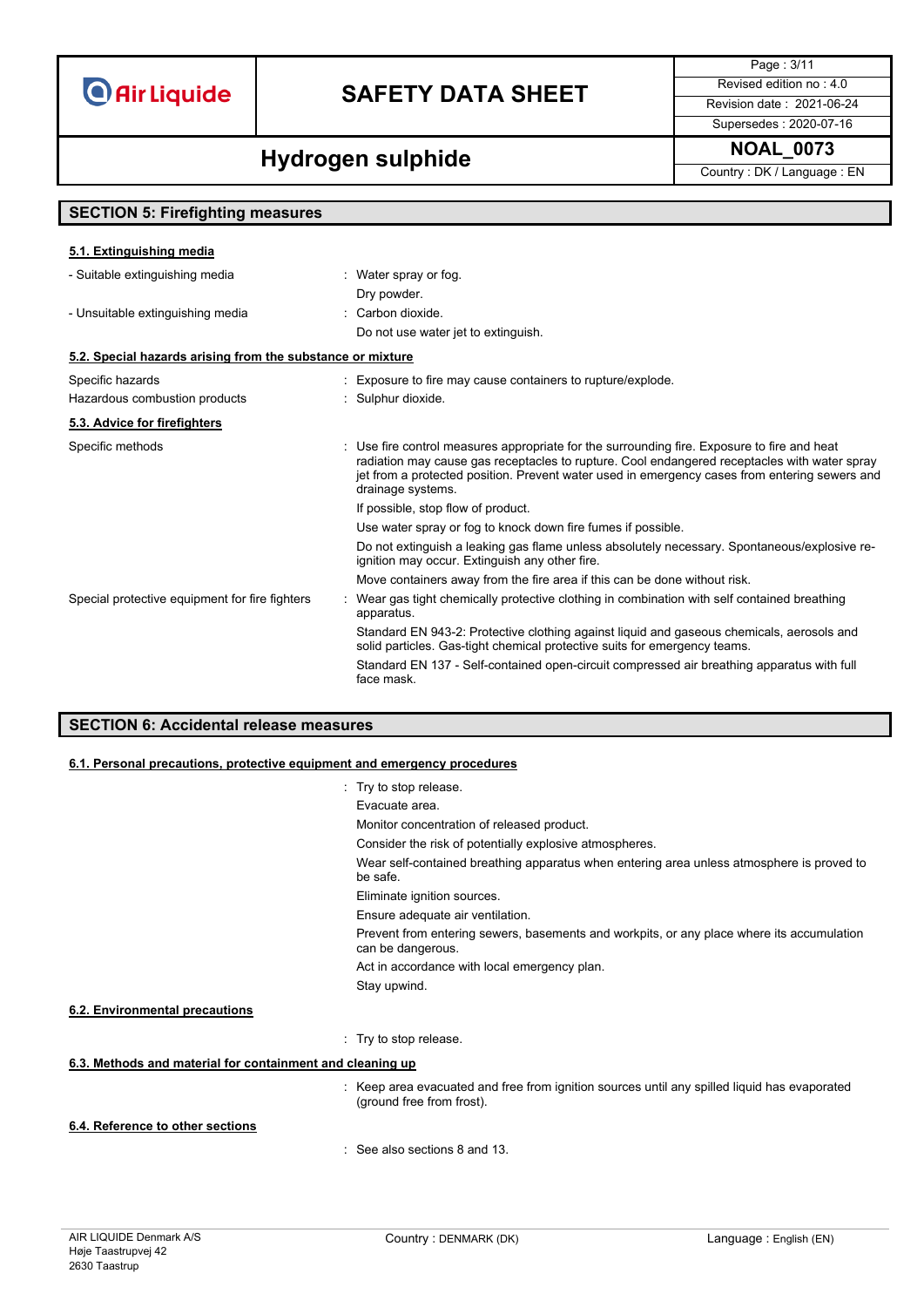### **SAFETY DATA SHEET** Revised edition no : 4.0

Supersedes : 2020-07-16

Page : 4/11

## **Hydrogen sulphide** NOAL\_0073

### **SECTION 7: Handling and storage**

**7.1. Precautions for safe handling**

#### Safe use of the product **interest in the set of the product** in the same in Do not breathe gas. Avoid release of product into atmosphere. The product must be handled in accordance with good industrial hygiene and safety procedures. Only experienced and properly instructed persons should handle gases under pressure. Consider pressure relief device(s) in gas installations. Ensure the complete gas system was (or is regularily) checked for leaks before use. Do not smoke while handling product. Avoid exposure, obtain special instructions before use. Use only properly specified equipment which is suitable for this product, its supply pressure and temperature. Contact your gas supplier if in doubt. Installation of a cross purge assembly between the container and the regulator is recommended. Avoid suck back of water, acid and alkalis. Assess the risk of potentially explosive atmospheres and the need for explosion-proof equipment. Purge air from system before introducing gas. Take precautionary measures against static discharge. Keep away from ignition sources (including static discharges). Consider the use of only non-sparking tools. Ensure equipment is adequately earthed. Safe handling of the gas receptacle : Refer to supplier's container handling instructions. Do not allow backfeed into the container. Protect containers from physical damage; do not drag, roll, slide or drop. When moving cylinders, even for short distances, use a cart (trolley, hand truck, etc.) designed to transport cylinders. Leave valve protection caps in place until the container has been secured against either a wall or bench or placed in a container stand and is ready for use. If user experiences any difficulty operating valve discontinue use and contact supplier. Never attempt to repair or modify container valves or safety relief devices. Damaged valves should be reported immediately to the supplier. Keep container valve outlets clean and free from contaminants particularly oil and water. Replace valve outlet caps or plugs and container caps where supplied as soon as container is disconnected from equipment. Close container valve after each use and when empty, even if still connected to equipment. Never attempt to transfer gases from one cylinder/container to another. Never use direct flame or electrical heating devices to raise the pressure of a container. Do not remove or deface labels provided by the supplier for the identification of the content of the container. Suck back of water into the container must be prevented. Open valve slowly to avoid pressure shock.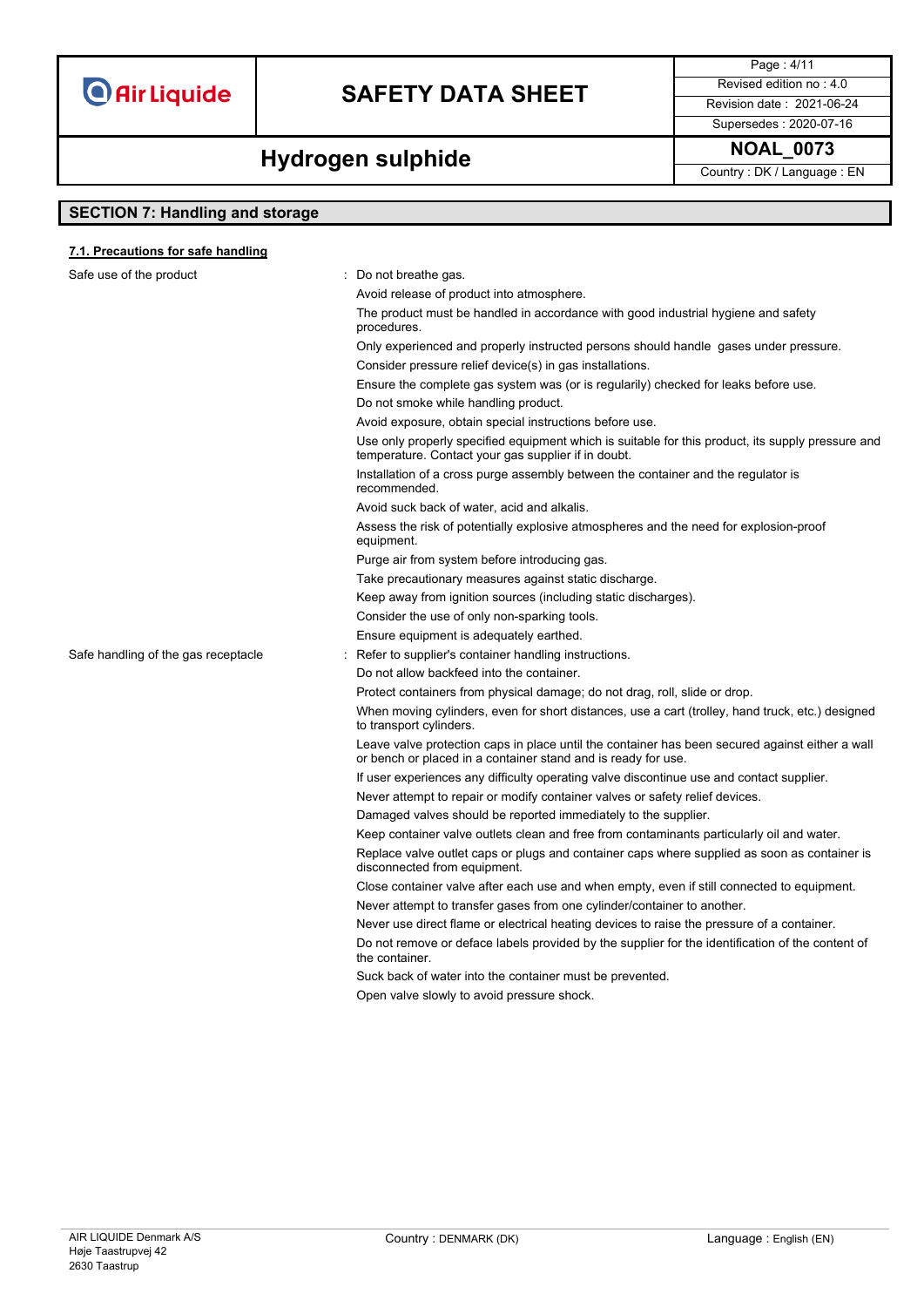### **SAFETY DATA SHEET** Revised edition no : 4.0

Supersedes : 2020-07-16

Page : 5/11

# **Hydrogen sulphide** NOAL\_0073

#### **7.2. Conditions for safe storage, including any incompatibilities**

: Observe all regulations and local requirements regarding storage of containers.

Containers should not be stored in conditions likely to encourage corrosion.

Container valve guards or caps should be in place.

Containers should be stored in the vertical position and properly secured to prevent them from falling over.

Stored containers should be periodically checked for general condition and leakage.

Keep container below 50°C in a well ventilated place.

Store containers in location free from fire risk and away from sources of heat and ignition.

Keep away from combustible materials.

Segregate from oxidant gases and other oxidants in store.

All electrical equipment in the storage areas should be compatible with the risk of a potentially explosive atmosphere.

#### **7.3. Specific end use(s)**

: None.

#### **SECTION 8: Exposure controls/personal protection**

#### **8.1. Control parameters**

| Hydrogen sulphide (7783-06-4)                 |                              |  |
|-----------------------------------------------|------------------------------|--|
| <b>EU - Occupational Exposure Limits</b>      |                              |  |
| Local name                                    | Hydrogen sulphide            |  |
| IOELV TWA (mg/m <sup>3</sup> )                | $7$ mg/m <sup>3</sup>        |  |
| IOELV TWA (ppm)                               | 5 ppm                        |  |
| IOELV STEL (mg/m <sup>3</sup> )               | 14 mg/m <sup>3</sup>         |  |
| <b>IOELV STEL (ppm)</b>                       | 10 ppm                       |  |
| <b>Denmark - Occupational Exposure Limits</b> |                              |  |
| Local name                                    | Hydrogensulfid (Svovlbrinte) |  |
| Grænseværdi (8 timer) (mg/m <sup>3</sup> )    | $15 \text{ mg/m}^3$          |  |
| Grænseværdi (8 timer) (ppm)                   | 10 ppm                       |  |
| Hydrogen sulphide (7783-06-4)                 |                              |  |
| <b>EU - Occupational Exposure Limits</b>      |                              |  |
| Local name                                    | Hydrogen sulphide            |  |
| IOELV TWA (mg/m <sup>3</sup> )                | $7 \text{ mg/m}^3$           |  |
| IOELV TWA (ppm)                               | 5 ppm                        |  |
| IOELV STEL (mg/m <sup>3</sup> )               | 14 mg/m <sup>3</sup>         |  |
| IOELV STEL (ppm)                              | 10 ppm                       |  |
| <b>Denmark - Occupational Exposure Limits</b> |                              |  |
| Local name                                    | Hydrogensulfid (Svovlbrinte) |  |
| Grænseværdi (8 timer) (mg/m <sup>3</sup> )    | $15 \text{ mg/m}^3$          |  |
| Grænseværdi (8 timer) (ppm)                   | 10 ppm                       |  |

#### DNEL (Derived-No Effect Level) : None established.

PNEC (Predicted No-Effect Concentration) : None established.

#### **8.2. Exposure controls**

#### **8.2.1. Appropriate engineering controls**

: Product to be handled in a closed system and under strictly controlled conditions. Provide adequate general and local exhaust ventilation. Preferably use permanent leak-tight installations (e.g. welded pipes). Systems under pressure should be regularily checked for leakages. Ensure exposure is below occupational exposure limits (where available). Gas detectors should be used when toxic gases may be released. Consider the use of a work permit system e.g. for maintenance activities.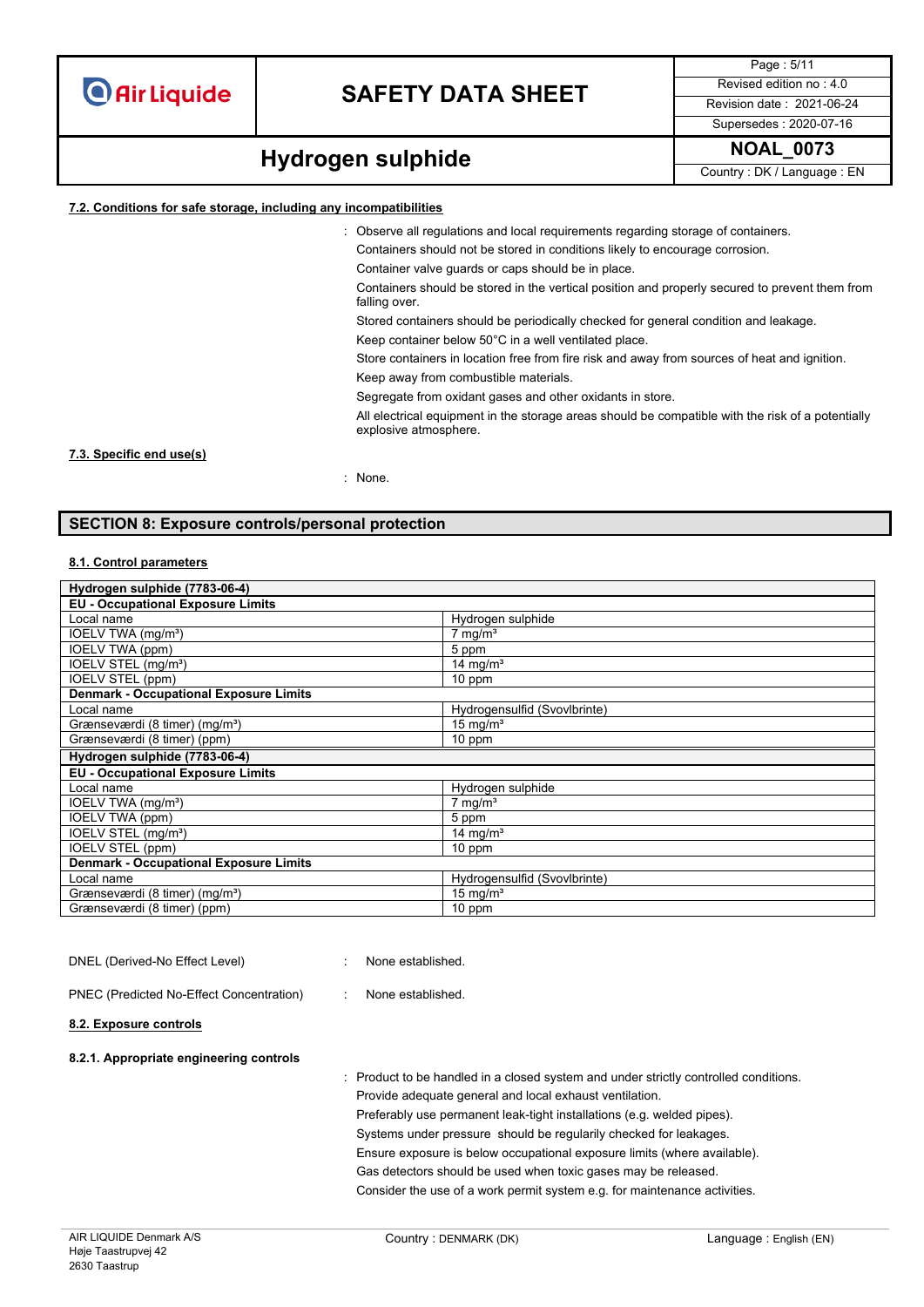### **SAFETY DATA SHEET** Revised edition no : 4.0

Supersedes : 2020-07-16

Page : 6/11

**Hydrogen sulphide** NOAL\_0073

#### **8.2.2. Individual protection measures, e.g. personal protective equipment**

|                          | : A risk assessment should be conducted and documented in each work area to assess the risks<br>related to the use of the product and to select the PPE that matches the relevant risk. The<br>following recommendations should be considered:<br>PPE compliant to the recommended EN/ISO standards should be selected.                                                                                                                                                                                                                                                                                                                                                                                                                                                                                                                           |
|--------------------------|---------------------------------------------------------------------------------------------------------------------------------------------------------------------------------------------------------------------------------------------------------------------------------------------------------------------------------------------------------------------------------------------------------------------------------------------------------------------------------------------------------------------------------------------------------------------------------------------------------------------------------------------------------------------------------------------------------------------------------------------------------------------------------------------------------------------------------------------------|
| • Eye/face protection    | : Wear goggles when transfilling or breaking transfer connections.<br>Standard EN 166 - Personal eye-protection - specifications.                                                                                                                                                                                                                                                                                                                                                                                                                                                                                                                                                                                                                                                                                                                 |
| • Skin protection        |                                                                                                                                                                                                                                                                                                                                                                                                                                                                                                                                                                                                                                                                                                                                                                                                                                                   |
| - Hand protection        | : Wear working gloves when handling gas containers.                                                                                                                                                                                                                                                                                                                                                                                                                                                                                                                                                                                                                                                                                                                                                                                               |
|                          | Standard EN 388 - Protective gloves against mechanical risk.                                                                                                                                                                                                                                                                                                                                                                                                                                                                                                                                                                                                                                                                                                                                                                                      |
|                          | Wear cold insulating gloves when transfilling or breaking transfer connections.                                                                                                                                                                                                                                                                                                                                                                                                                                                                                                                                                                                                                                                                                                                                                                   |
|                          | Standard EN 511 - Cold insulating gloves.                                                                                                                                                                                                                                                                                                                                                                                                                                                                                                                                                                                                                                                                                                                                                                                                         |
|                          | Permeation time: minimum >480min long term exposure : material / thickness Nitrile rubber<br>$(NBR) / 0.7$ [mm].                                                                                                                                                                                                                                                                                                                                                                                                                                                                                                                                                                                                                                                                                                                                  |
| - Other                  | Consider the use of flame resistant anti-static safety clothing.<br>Standard EN ISO 14116 - Limited flame spread materials.<br>Standard EN 1149-5 - Protective clothing: Electrostatic properties.<br>Wear safety shoes while handling containers.<br>Standard EN ISO 20345 - Personal protective equipment - Safety footwear.                                                                                                                                                                                                                                                                                                                                                                                                                                                                                                                    |
| • Respiratory protection | Gas filters may be used if all surrounding conditions e.g. type and concentration of the<br>contaminant(s) and duration of use are known.<br>Use gas filters with full face mask, where exposure limits may be exceeded for a short-term<br>period, e.g. connecting or disconnecting containers.<br>Recommended: Filter B (grey).<br>Gas filters do not protect against oxygen deficiency.<br>Standard EN 14387 - Gas filter(s), combined filter(s) and standard EN136, full face masks.<br>Keep self contained breathing apparatus readily available for emergency use.<br>Self contained breathing apparatus is recommended, where unknown exposure may be<br>expected, e.g. during maintenance activities on installation systems.<br>Standard EN 137 - Self-contained open-circuit compressed air breathing apparatus with full<br>face mask. |
| • Thermal hazards        | None in addition to the above sections.                                                                                                                                                                                                                                                                                                                                                                                                                                                                                                                                                                                                                                                                                                                                                                                                           |
|                          |                                                                                                                                                                                                                                                                                                                                                                                                                                                                                                                                                                                                                                                                                                                                                                                                                                                   |

#### **8.2.3. Environmental exposure controls**

: Refer to local regulations for restriction of emissions to the atmosphere. See section 13 for specific methods for waste gas treatment.

### **SECTION 9: Physical and chemical properties**

#### **9.1. Information on basic physical and chemical properties**

Appearance Physical state at 20°C / 101.3kPa : Gas Colour : Colourless. Odour : Odour can persist. Rotten eggs. Poor warning properties at low concentrations. Odour threshold : Odour threshold is subjective and inadequate to warn of overexposure. pH  $\blacksquare$  : Not applicable for gases and gas mixtures. Melting point / Freezing point : -86 °C Boiling point : -60.2 °C Flash point **Flash point Example 20** Flash point **CO** is a mixture of the state of the state of the state of the state of the state of the state of the state of the state of the state of the state of the state of the sta Evaporation rate **interpretent in the Community Community** Represent to Mot applicable for gases and gas mixtures. Flammability (solid, gas) <br> Extremely flammable gas Explosive limits  $\frac{1}{3.9} - 45.5$  vol % Vapour pressure [20°C]  $\qquad \qquad$  : 18.8 bar(a)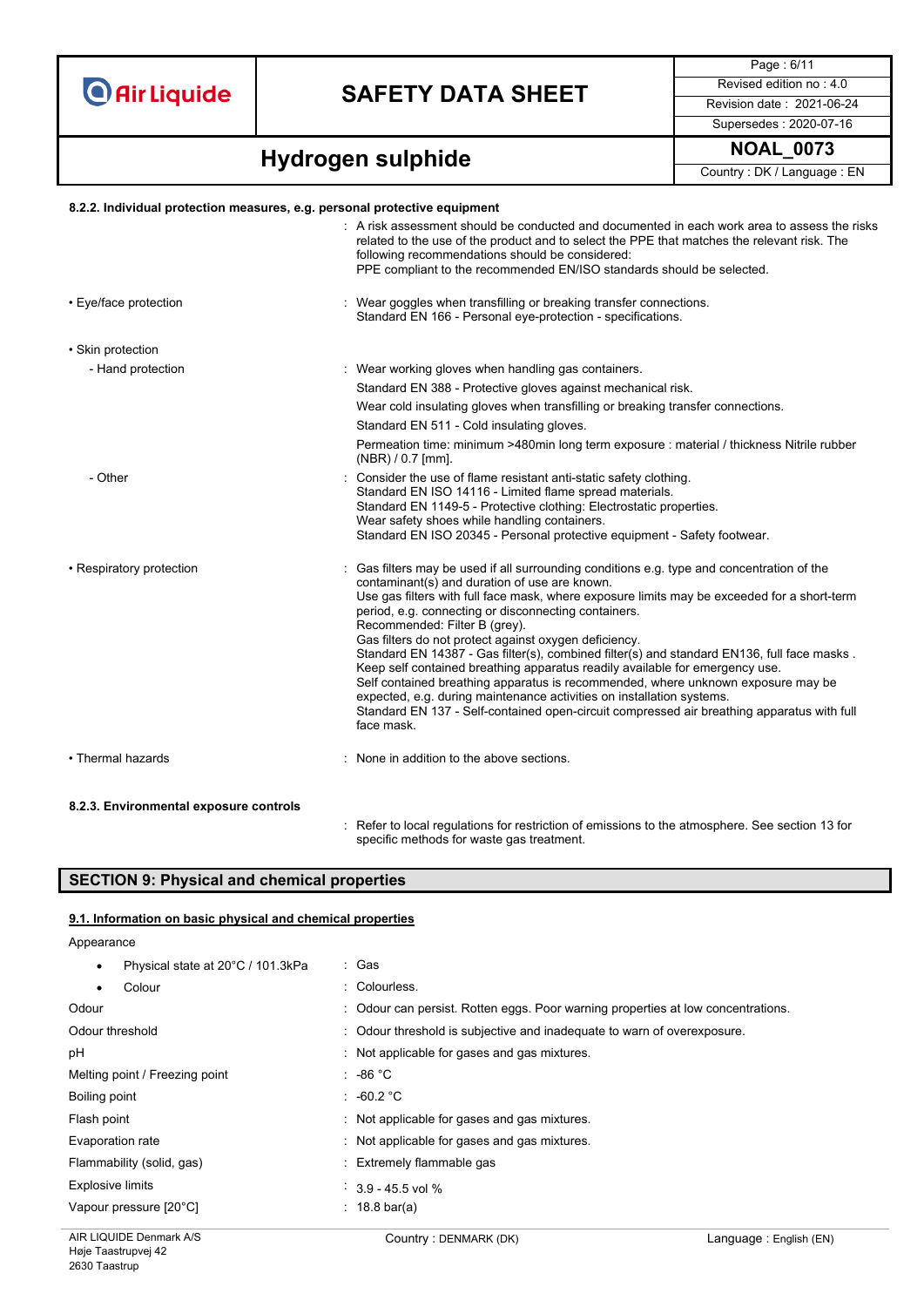

## **SAFETY DATA SHEET** Revised edition no : 4.0

Page : 7/11 Supersedes : 2020-07-16

# **Hydrogen sulphide** NOAL\_0073

| Vapour pressure [50°C]                          | : 36.4 bar(a)                                                                                               |
|-------------------------------------------------|-------------------------------------------------------------------------------------------------------------|
| Vapour density                                  | : Not applicable.                                                                                           |
| Relative density, liquid (water=1)              | : 0.92                                                                                                      |
| Relative density, gas (air=1)                   | $\therefore$ 1.2                                                                                            |
| Water solubility                                | $: 3980$ mg/l                                                                                               |
| Partition coefficient n-octanol/water (Log Kow) | : Not applicable for inorganic products.                                                                    |
| Auto-ignition temperature                       | : 270 °C                                                                                                    |
| Decomposition temperature                       | $\therefore$ Not applicable.                                                                                |
| Viscosity                                       | : No reliable data available.                                                                               |
| Explosive properties                            | : Not applicable.                                                                                           |
| Oxidising properties                            | : Not applicable.                                                                                           |
| 9.2. Other information                          |                                                                                                             |
| Molar mass                                      | $\therefore$ 34 g/mol                                                                                       |
| Critical temperature [°C]                       | : 100 °C                                                                                                    |
| Other data                                      | : Gas/vapour heavier than air. May accumulate in confined spaces, particularly at or below<br>ground level. |

| <b>SECTION 10: Stability and reactivity</b> |  |
|---------------------------------------------|--|
|                                             |  |

| 10.1. Reactivity |
|------------------|
|                  |

|                                          | : No reactivity hazard other than the effects described in sub-sections below.                            |
|------------------------------------------|-----------------------------------------------------------------------------------------------------------|
| 10.2. Chemical stability                 |                                                                                                           |
|                                          | : Stable under normal conditions.                                                                         |
| 10.3. Possibility of hazardous reactions |                                                                                                           |
|                                          | : Can form explosive mixture with air.                                                                    |
|                                          | May react violently with oxidants.                                                                        |
| 10.4. Conditions to avoid                |                                                                                                           |
|                                          | : Keep away from heat/sparks/open flames/hot surfaces. $-$ No smoking.                                    |
|                                          | Avoid moisture in installation systems.                                                                   |
| 10.5. Incompatible materials             |                                                                                                           |
|                                          | : Air, Oxidisers.                                                                                         |
|                                          | With water causes rapid corrosion of some metals.                                                         |
|                                          | Moisture.                                                                                                 |
|                                          | For additional information on compatibility refer to ISO 11114.                                           |
| 10.6. Hazardous decomposition products   |                                                                                                           |
|                                          | : Under normal conditions of storage and use, hazardous decomposition products should not be<br>produced. |

### **SECTION 11: Toxicological information**

#### **11.1. Information on toxicological effects**

| <b>Acute toxicity</b>         | : Fatal if inhaled.                   |
|-------------------------------|---------------------------------------|
| LC50 Inhalation - Rat [ppm]   | 356 ppm/4h                            |
| Hydrogen sulphide (7783-06-4) |                                       |
| LC50 Inhalation - Rat [ppm]   | 356 ppm/4h                            |
| Skin corrosion/irritation     | : No known effects from this product. |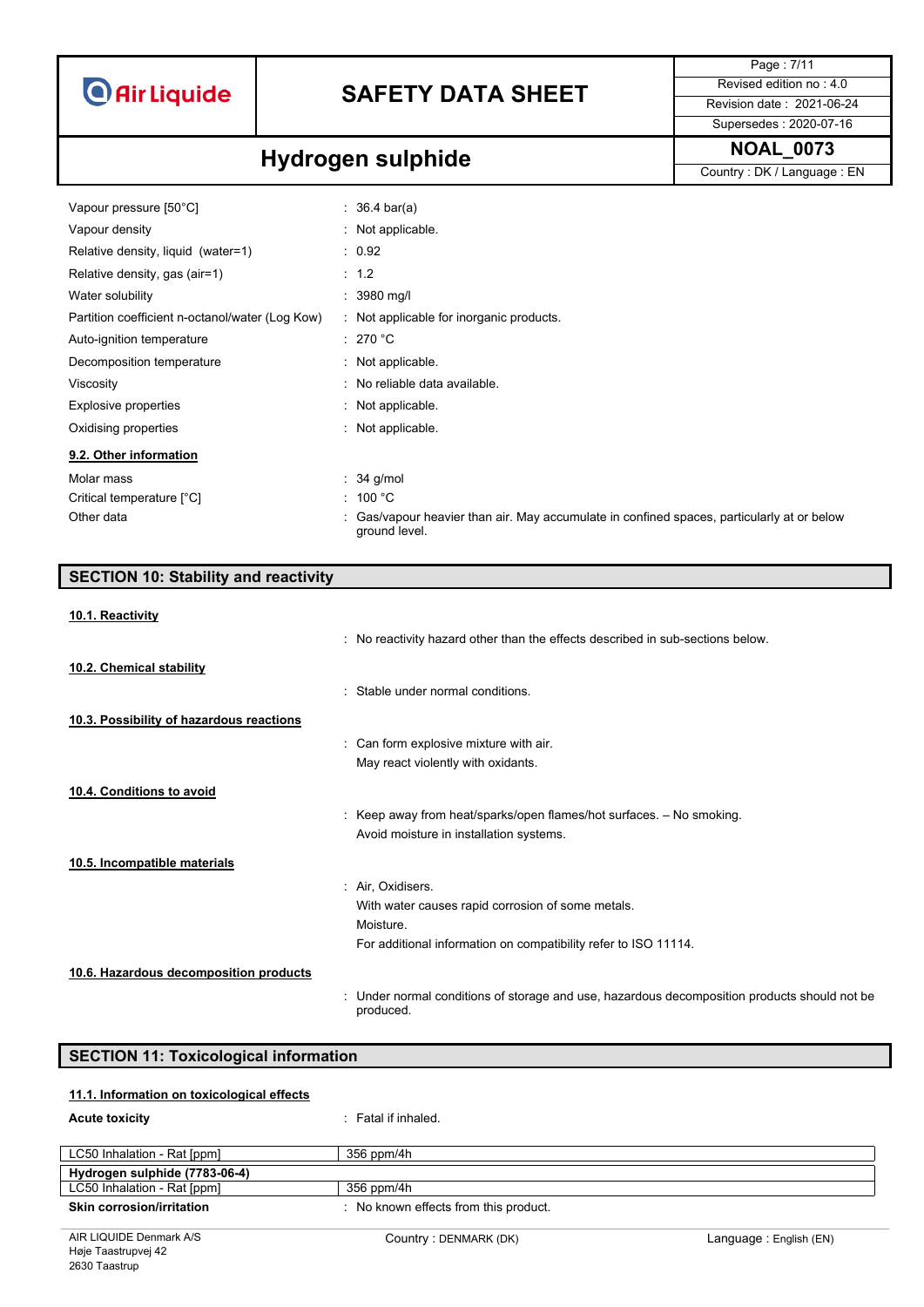| <b>O</b> Air Liquide |  |  |
|----------------------|--|--|
|                      |  |  |

## **SAFETY DATA SHEET** Revised edition no : 4.0

**Hydrogen sulphide** NOAL\_0073

Page : 8/11 Supersedes : 2020-07-16

| Serious eye damage/irritation<br>Respiratory or skin sensitisation<br>Germ cell mutagenicity<br>Carcinogenicity | : No known effects from this product.<br>: No known effects from this product.<br>: No known effects from this product.<br>: No known effects from this product. |
|-----------------------------------------------------------------------------------------------------------------|------------------------------------------------------------------------------------------------------------------------------------------------------------------|
| <b>Reproductive toxicity</b>                                                                                    |                                                                                                                                                                  |
| Toxic for reproduction: Fertility                                                                               | No known effects from this product.                                                                                                                              |
| Toxic for reproduction: unborn child                                                                            | : No known effects from this product.                                                                                                                            |
| <b>STOT-single exposure</b>                                                                                     | : May cause respiratory irritation.<br>Irritation to the respiratory tract.                                                                                      |
| <b>STOT-repeated exposure</b>                                                                                   | : Damage to central nervous system.                                                                                                                              |
| <b>Aspiration hazard</b>                                                                                        | Not applicable for gases and gas mixtures.                                                                                                                       |

### **SECTION 12: Ecological information**

#### **12.1. Toxicity**

| Assessment                          | : Very toxic to aquatic life.            |
|-------------------------------------|------------------------------------------|
| EC50 48h - Daphnia magna [mg/l]     | $: 0.12$ mg/l                            |
| EC50 72h - Algae [mg/l]             | $: 1.87$ mg/l                            |
| LC50 96 h - Fish [mq/l]             | $: 0.007 - 0.019$                        |
| Hydrogen sulphide (7783-06-4)       |                                          |
| EC50 48h - Daphnia magna [mg/l]     | $0.12$ mg/l                              |
| $EC50$ 72h - Algae $[mg/l]$         | $1.87$ mg/l                              |
| LC50 96 h - Fish [mq/l]             | $0.007 - 0.019$                          |
| 12.2. Persistence and degradability |                                          |
| Assessment                          | : Not applicable for inorganic products. |
| 12.3. Bioaccumulative potential     |                                          |

#### Assessment : No data available.

**12.4. Mobility in soil**

#### **12.5. Results of PBT and vPvB assessment**

- **12.6. Other adverse effects**
- Effect on the ozone layer **in the set of the set of the S** in None.
- 
- Assessment example : Because of its high volatility, the product is unlikely to cause ground or water pollution. Partition into soil is unlikely.

Assessment **in the case of the CASS** and Assessment in the Assessment of the Assessment of the Assessment of the Assessment of the Assessment of the Assessment of the Assessment of the Assessment of the Assessment of the A

- Other adverse effects **in the contract of the Contract Contract Contract Contract Contract Contract Contract Contract Contract Contract Contract Contract Contract Contract Contract Contract Contract Contract Contract Contr** 
	-
- Effect on global warming **Effect** on global warming **in the state of the state of the state of the state of the state of the state of the state of the state of the state of the state of the state of the state of the state**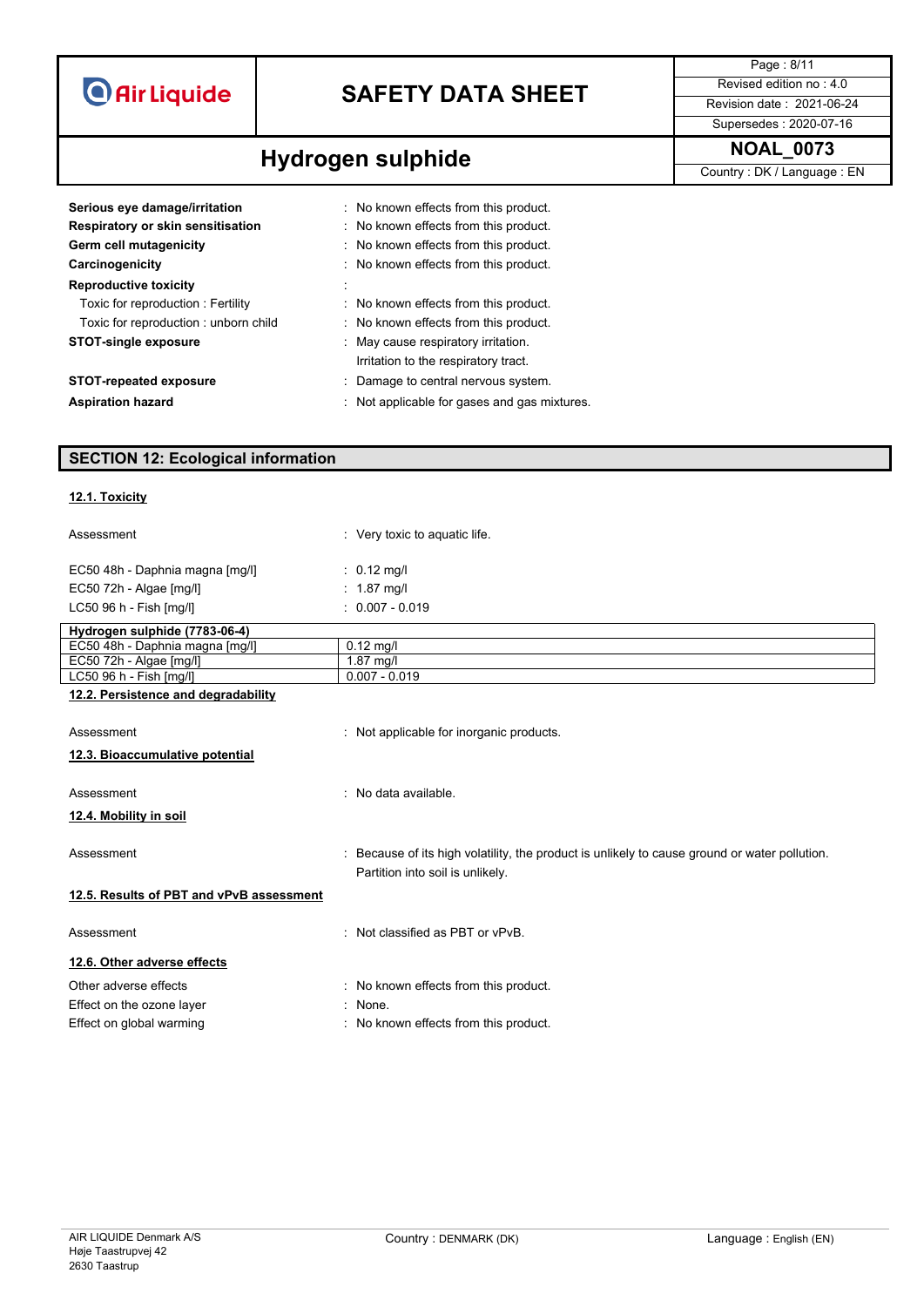### **SAFETY DATA SHEET** Revised edition no : 4.0

Supersedes : 2020-07-16

Page : 9/11

**Hydrogen sulphide** NOAL\_0073

### **SECTION 13: Disposal considerations**

| 13.1. Waste treatment methods                                                         |                                                                                                                                                                               |
|---------------------------------------------------------------------------------------|-------------------------------------------------------------------------------------------------------------------------------------------------------------------------------|
|                                                                                       | Contact supplier if quidance is required.                                                                                                                                     |
|                                                                                       | Do not discharge into areas where there is a risk of forming an explosive mixture with air.<br>Waste gas should be flared through a suitable burner with flash back arrestor. |
|                                                                                       | Must not be discharged to atmosphere.                                                                                                                                         |
|                                                                                       | Toxic and corrosive gases formed during combustion should be scrubbed before discharge to<br>atmosphere.                                                                      |
|                                                                                       | Gas may be scrubbed in alkaline solution under controlled conditions to avoid violent reaction.                                                                               |
|                                                                                       | Ensure that the emission levels from local regulations or operating permits are not exceeded.                                                                                 |
|                                                                                       | Refer to the EIGA code of practice Doc.30 "Disposal of Gases", downloadable at<br>http://www.eiga.org for more guidance on suitable disposal methods.                         |
|                                                                                       | Return unused product in original container to supplier.                                                                                                                      |
| List of hazardous waste codes (from<br>Commission Decision 2000/532/EC as<br>amended) | : 16 05 04 *: Gases in pressure containers (including halons) containing hazardous substances.                                                                                |
| 13.2. Additional information                                                          |                                                                                                                                                                               |

#### **SECTION 14: Transport information**

#### **14.1. UN number**

UN-No. : 1053

**14.2. UN proper shipping name**

**Transport by road/rail (ADR/RID)** : HYDROGEN SULPHIDE

**Transport by air (ICAO-TI / IATA-DGR)** : Hydrogen sulphide

**14.3. Transport hazard class(es)**

Labelling

regulations.

- 
- 
- **Transport by sea (IMDG)** : HYDROGEN SULPHIDE



- 2.3 : Toxic gases.
- 2.1 : Flammable gases.

| Transport by road/rail (ADR/RID) |                |
|----------------------------------|----------------|
| Class                            | $\therefore$ 2 |
| Classification code              | $\therefore$ 2 |
| Hazard identification number     | : 2            |

**Transport by sea (IMDG)**

| Class / Div. $(Sub. risk(s))$       | $\therefore$ 2.3 |
|-------------------------------------|------------------|
| Emergency Schedule (EmS) - Fire     | : F-D            |
| Emergency Schedule (EmS) - Spillage | : S-U            |

#### **14.4. Packing group**

Transport by road/rail (ADR/RID) : Not established. Transport by air (ICAO-TI / IATA-DGR) : Not established.

- $: 2TF$  $: 263$
- Tunnel Restriction : B/D Tank carriage : Passage forbidden through tunnels of category B, C, D and E. Other carriage : Passage forbidden through tunnels of category D and E

: External treatment and disposal of waste should comply with applicable local and/or national

- $: 2.3 (2.1)$
- 
- $\therefore$  S-U
-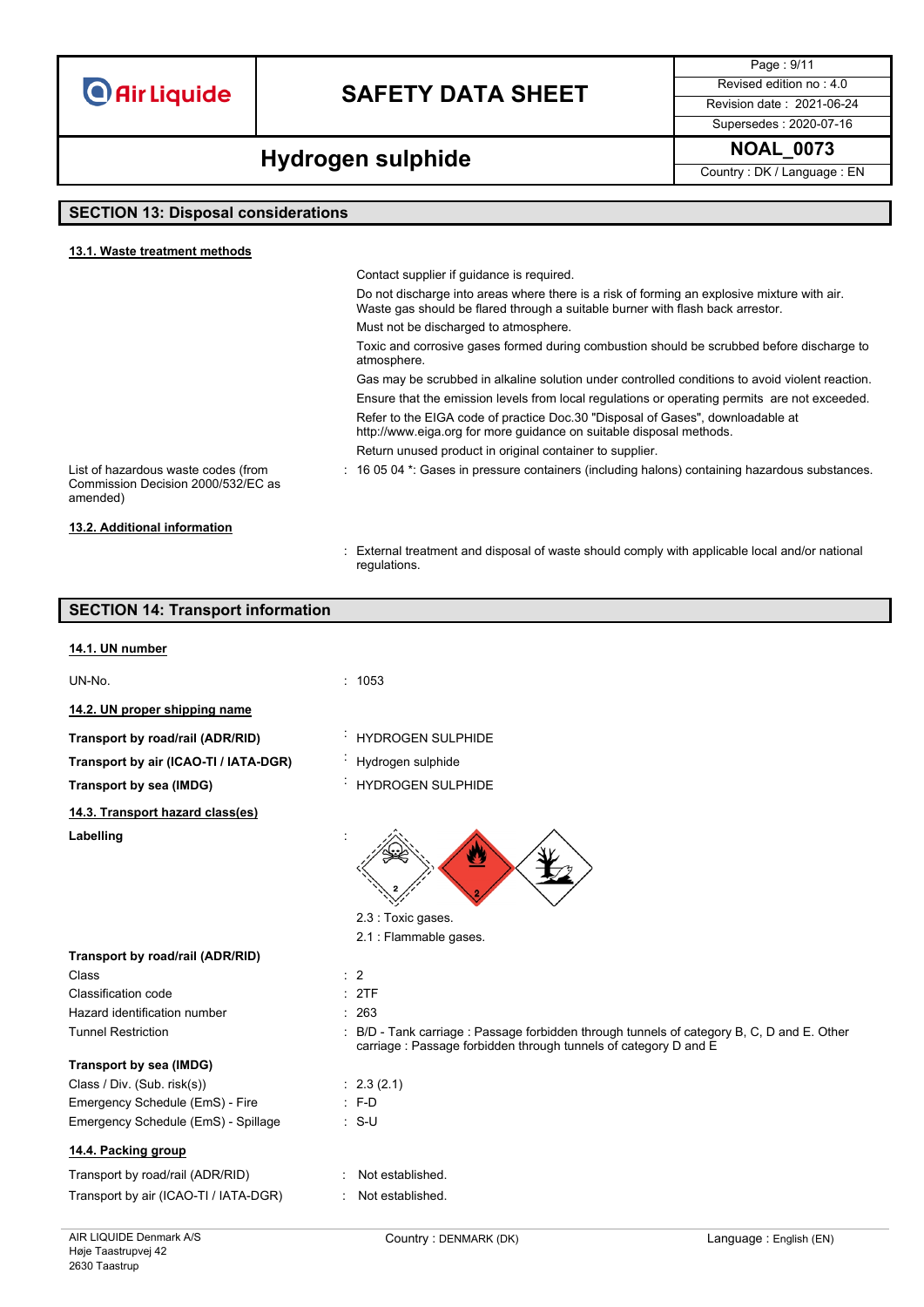|                                                                          |                          |                                                                                                                                          | Page: 10/11               |
|--------------------------------------------------------------------------|--------------------------|------------------------------------------------------------------------------------------------------------------------------------------|---------------------------|
| <b>O</b> Air Liquide                                                     | <b>SAFETY DATA SHEET</b> | Revised edition no: 4.0                                                                                                                  |                           |
|                                                                          |                          |                                                                                                                                          | Revision date: 2021-06-24 |
|                                                                          |                          |                                                                                                                                          | Supersedes: 2020-07-16    |
|                                                                          |                          |                                                                                                                                          | <b>NOAL 0073</b>          |
| <b>Hydrogen sulphide</b>                                                 |                          | Country: DK / Language: EN                                                                                                               |                           |
| Transport by sea (IMDG)                                                  |                          | Not established.                                                                                                                         |                           |
| 14.5. Environmental hazards                                              |                          |                                                                                                                                          |                           |
| Transport by road/rail (ADR/RID)                                         |                          | Environmentally hazardous substance / mixture.                                                                                           |                           |
| Transport by air (ICAO-TI / IATA-DGR)                                    |                          | Environmentally hazardous substance / mixture.                                                                                           |                           |
| Transport by sea (IMDG)                                                  |                          | Marine pollutant                                                                                                                         |                           |
| 14.6. Special precautions for user                                       |                          |                                                                                                                                          |                           |
| Packing Instruction(s)                                                   |                          |                                                                                                                                          |                           |
| Transport by road/rail (ADR/RID)                                         |                          | : P200                                                                                                                                   |                           |
| Transport by air (ICAO-TI / IATA-DGR)                                    |                          |                                                                                                                                          |                           |
| Passenger and Cargo Aircraft                                             |                          | : Forbidden.                                                                                                                             |                           |
| Cargo Aircraft only                                                      |                          | : Forbidden.                                                                                                                             |                           |
| Transport by sea (IMDG)                                                  |                          | : P200                                                                                                                                   |                           |
| Special transport precautions                                            |                          | : Avoid transport on vehicles where the load space is not separated from the driver's<br>compartment.                                    |                           |
|                                                                          |                          | Ensure vehicle driver is aware of the potential hazards of the load and knows what to do in the<br>event of an accident or an emergency. |                           |
|                                                                          |                          | Before transporting product containers:                                                                                                  |                           |
|                                                                          |                          | - Ensure there is adequate ventilation.                                                                                                  |                           |
|                                                                          |                          | - Ensure that containers are firmly secured.                                                                                             |                           |
|                                                                          |                          | - Ensure valve is closed and not leaking.                                                                                                |                           |
|                                                                          |                          | - Ensure valve outlet cap nut or plug (where provided) is correctly fitted.                                                              |                           |
|                                                                          |                          | - Ensure valve protection device (where provided) is correctly fitted.                                                                   |                           |
| 14.7. Transport in bulk according to Annex II of Marpol and the IBC Code |                          |                                                                                                                                          |                           |

: Not applicable.

**SECTION 15: Regulatory information**

| 15.1. Safety, health and environmental regulations/legislation specific for the substance or mixture |                                                                             |
|------------------------------------------------------------------------------------------------------|-----------------------------------------------------------------------------|
| <b>EU-Regulations</b>                                                                                |                                                                             |
| Restrictions on use                                                                                  | : None.                                                                     |
| Seveso Directive: 2012/18/EU (Seveso III)                                                            | : Listed.                                                                   |
| <b>National regulations</b>                                                                          |                                                                             |
| National legislation                                                                                 | : Ensure all national/local regulations are observed.                       |
| <b>Denmark</b>                                                                                       |                                                                             |
| Recommendations Danish Regulation                                                                    | : Young people below the age of 18 years are not allowed to use the product |
| 15.2. Chemical safety assessment                                                                     |                                                                             |
|                                                                                                      | $\therefore$ A CSA has been carried out.                                    |
|                                                                                                      |                                                                             |
| <b>SECTION 16: Other information</b>                                                                 |                                                                             |

|                                                                                      | <b>SECTION 16: Other information</b> |  |  |
|--------------------------------------------------------------------------------------|--------------------------------------|--|--|
| Revised safety data sheet in accordance with commission regulation (EU) No 453/2010. |                                      |  |  |
|                                                                                      | Indication of changes                |  |  |